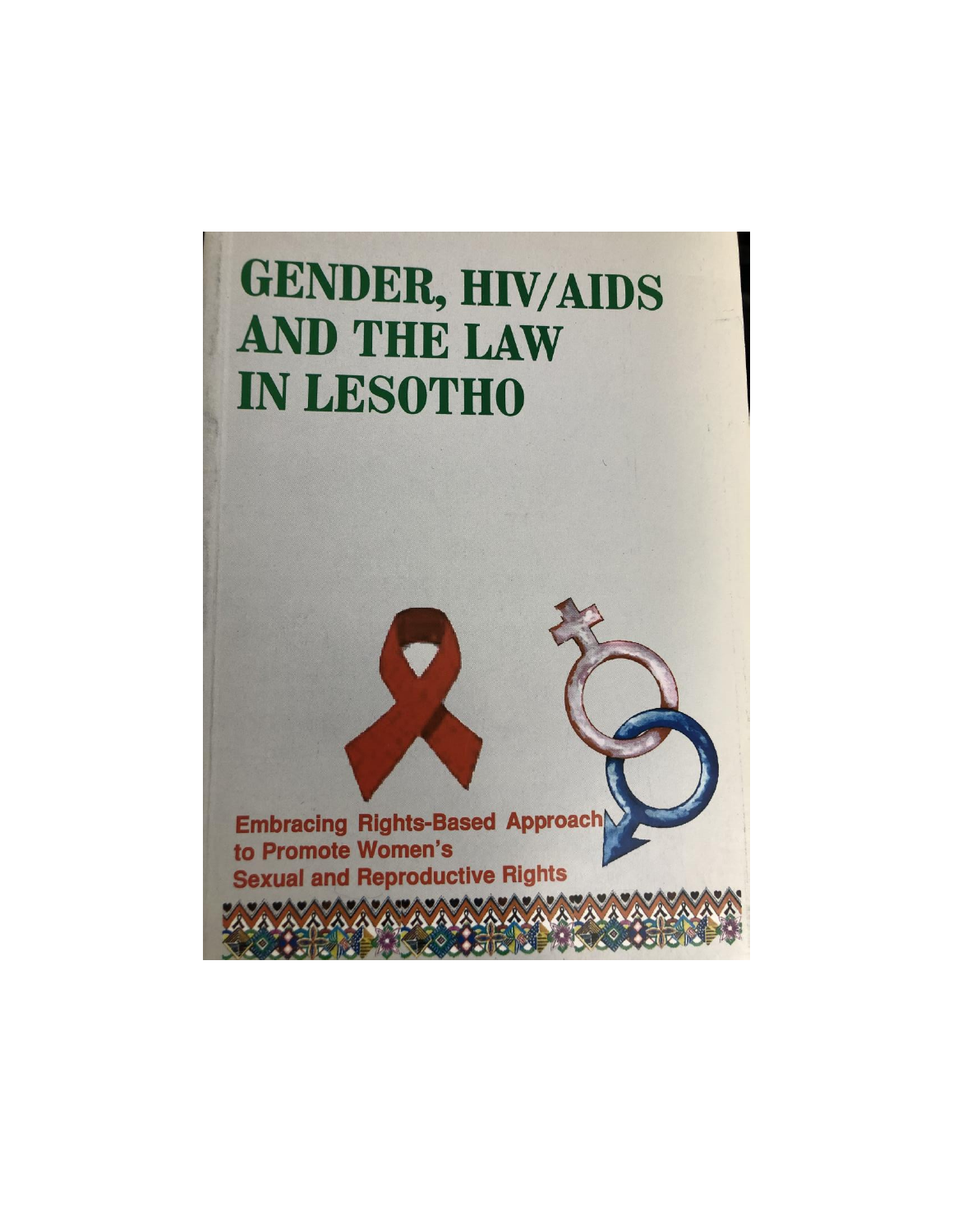## GENDER, HIV/AIDS AND THE LAW IN LESOTH

**Embracing Rights-Based-Approach to Promote** 

**Women's Sexual and Reproductive Rights** 

**Research Team Puleng Letuka Keiso Matashane-Marite Libakiso Matlho** 'Mamoeketsi Ntho **Sakoane Peter Sakoane**